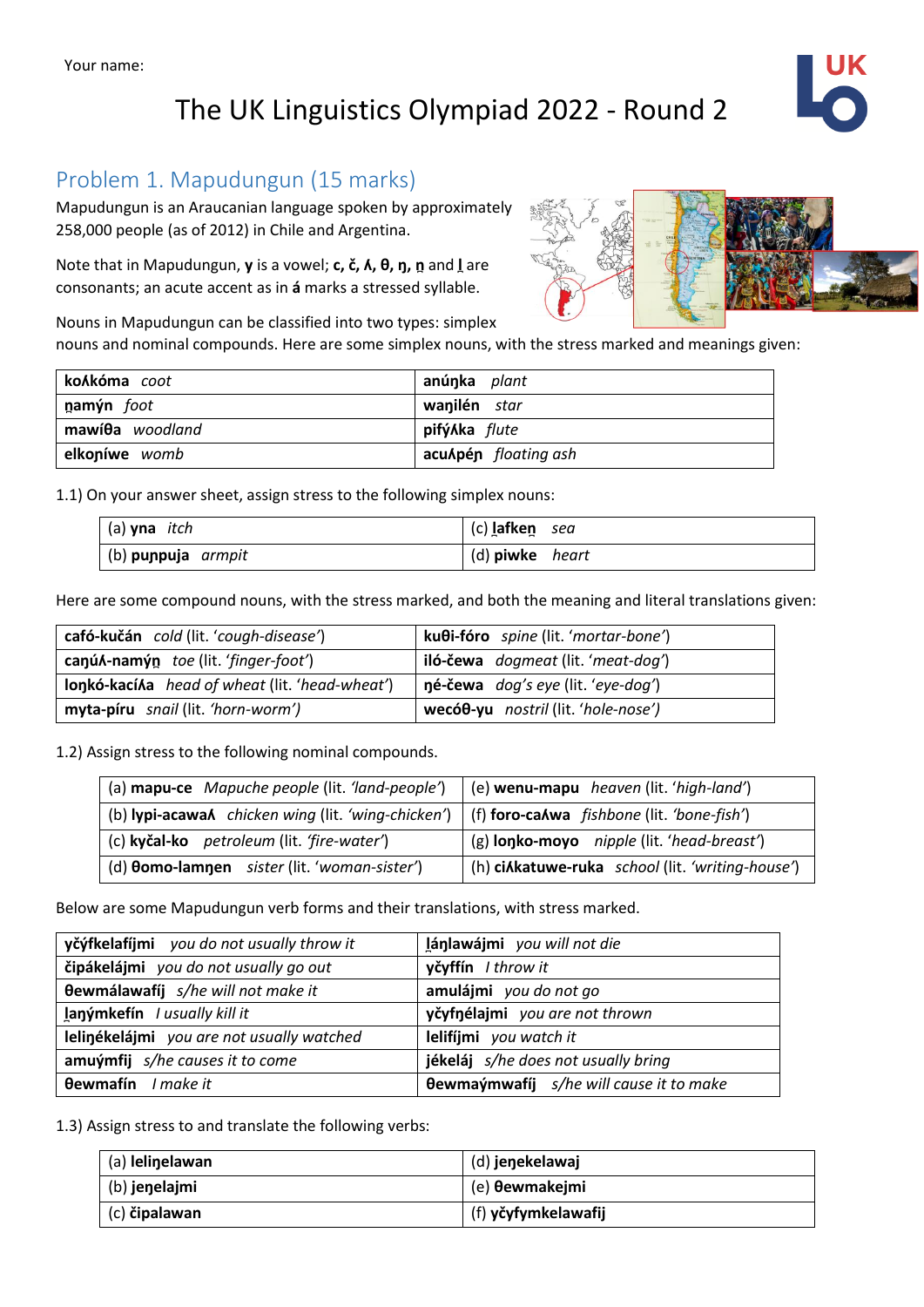# The UK Linguistics Olympiad 2022 - Round 2



#### Solution and marking.

Scoring: (max 38)

1.1: Max 4 – 1 per correct word

#### 1.2 Max 16 – 2 per correct word

1.3 Max 18 – 2 per correct stress assignment, 1 per correct translation. Accept translations with the same meaning. Accept any 3rd person pronoun(s) for *s/he*, *it*.

| Q <sub>1.1</sub> | $(a)$ yna                                                 | Q 1.2                  | (a) mapu-cé                             | (e) wenu-mápu   |  |
|------------------|-----------------------------------------------------------|------------------------|-----------------------------------------|-----------------|--|
|                  | (b) punpúja                                               |                        | (b) lypí-acawá <b>/</b>                 | (f) foró-ca Awa |  |
|                  | (c) lafkén                                                |                        | (c) kyčal-kó                            | (g) lonkó-moyo  |  |
|                  | (d) píwke                                                 | (d) <b>Oomó-lamnén</b> | (h) ciAkatuwe-rúka                      |                 |  |
| Q 1.3            | (a) lelinélawán<br>I will not be watched<br>(b) jenélajmi |                        | (d) jenékelawáj                         |                 |  |
|                  |                                                           |                        | s/he will not usually be brought        |                 |  |
|                  |                                                           |                        | (e) <b>θewmakéjmi</b>                   |                 |  |
|                  | you are not brought                                       |                        | you usually make                        |                 |  |
|                  | (c) čipálawán                                             |                        | (f) yčyfýmkelawafíj                     |                 |  |
|                  | I will not go out                                         |                        | s/he will not usually cause it to throw |                 |  |